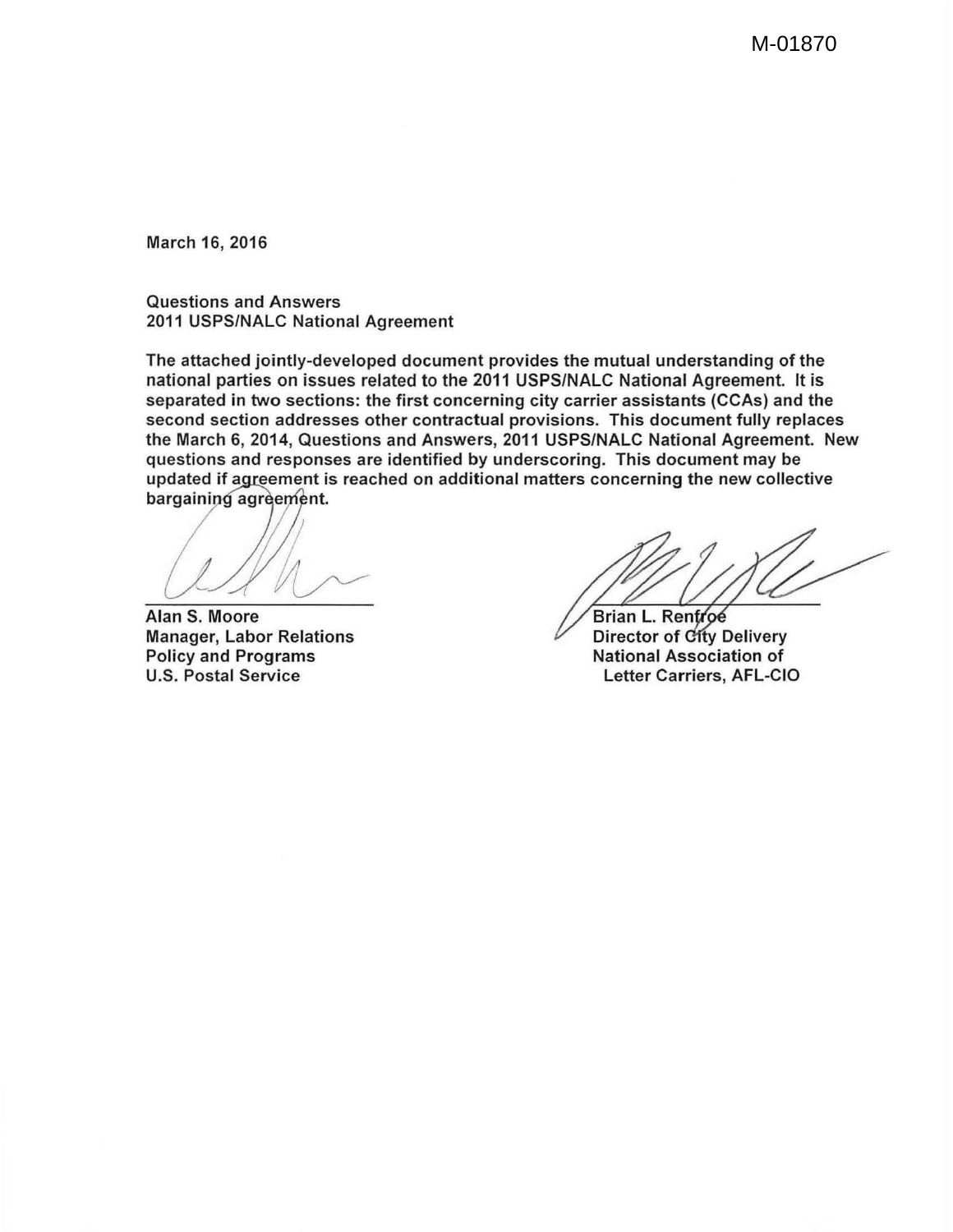## City Carrier Assistants Joint Questions and Answers

1. What is the last date that transitional employees may be on the rolls?

## April 10, 2013.

2. How will the provisions of Article 7.1.C be monitored for compliance?

The CCA caps will be monitored at the national level. The Postal Service will provide the national union with a report every other pay period that lists, by District, the number and type of CCA (Article 7.1.C.1 and 7.1.C.2) and the number of full-time regular city letter carriers. Any dispute over compliance with the CCA caps will be addressed at the national level.

3. Are transitional employees who were on their 5-day break on the effective date of the 2011 National Agreement ( 1/10/13) eligible for the higher Step AA hourly pay rate if hired to a CCA position?

Yes.

4. In determining CCA caps is the number of CCAs "rounded" for percentage purposes?

No. Under Article 7.1.C.1 of the 2011 USPS/NALC National Agreement the number of CCAs shall not exceed 15% of the total number of full-time career city letter carriers in each District. Regarding the 8,000 CCAs employed under Article 7 .1.C.2, the number in an individual District can be no more than 8% of the fulltime career city letter carriers in that District.

5. Are CCAs employed under Article 7.1.C.2 limited to sites directly affected by "fundamental changes in the business environment"?

No. However, the number of this type of CCA that may be employed is limited to 8,000 nationwide and no more than 8% of the number of full-time career city letter carriers in a District.

6. What are the occupational codes and designation activity codes for CCAs?

CCA occupational codes are as follows: CCAs employed under Article 7.1.C.1 of the National Agreement are either 2310-0045 (City Carrier Assistant 1, CC-01) or 2310-0047 (City Carrier Assistant Tech 1, CC-02). CCAs employed under Article 7 .1.C.2 of the National Agreement are either 2310-0046 (City Carrier Assistant 2, CC-01) or 2310-0048 (City Carrier Assistant Tech 2, CC-02). The designation activity code for all city carrier assistants is 84-4.

7. Can city letter carrier transitional employees apply for CCA vacancies in installations other than their employing office?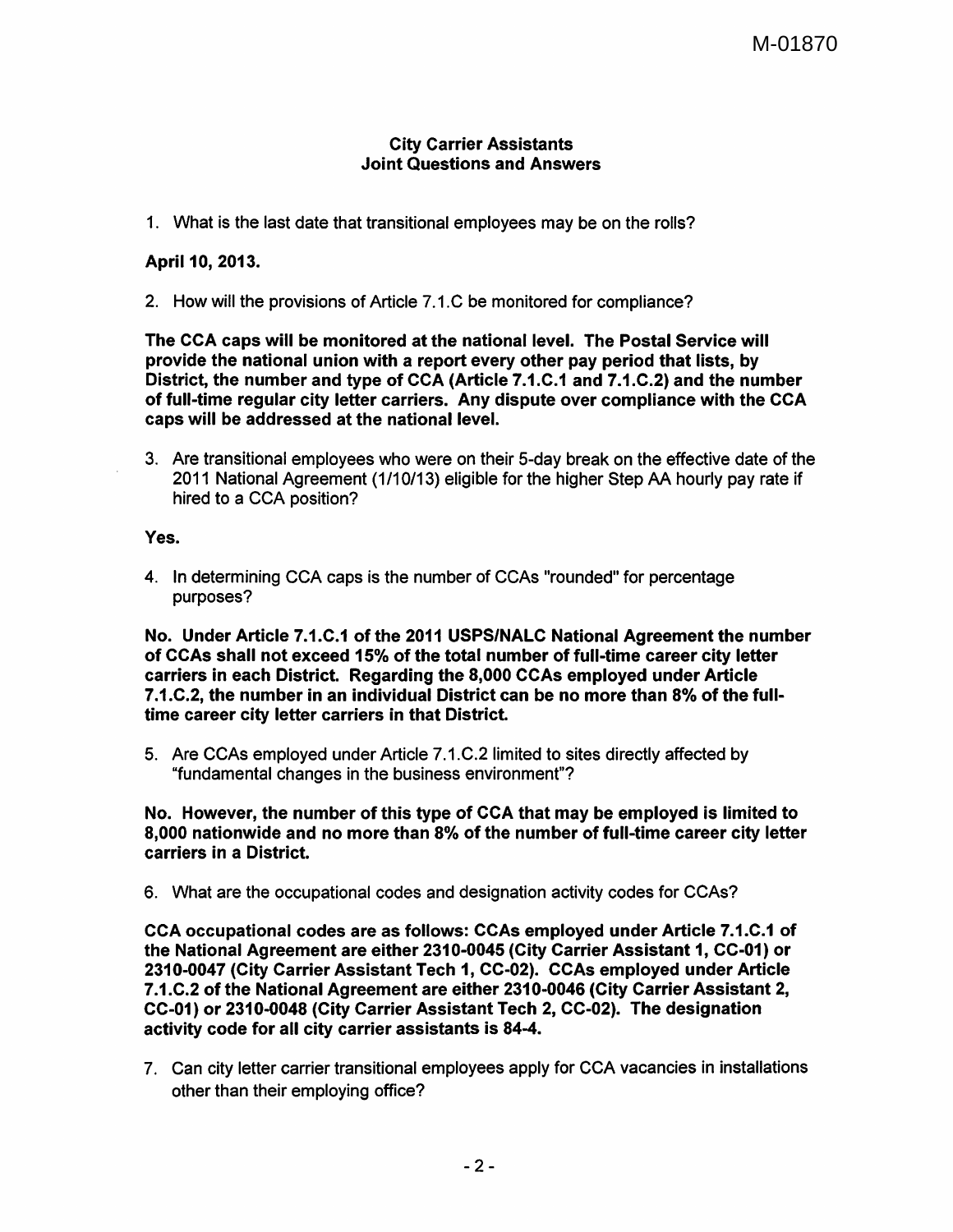## Yes.

8. Which score is used if a city letter carrier transitional employee with an active test score retakes the exam?

## The most recent test score is used.

9. What is a passing score on the postal exam?

## 70.

10. How long does a previous test score remain active for non-career employees?

#### 6 Years.

11. Will reinstatement-eligible former career employees and veterans eligible for direct career appointment under VRA or because of their 30 percent or higher disability status be eligible for noncompetitive consideration for CCA employment?

#### Yes.

12. Does the five-day break between CCA 360-day appointments refer to five calendar or work days?

#### Five calendar days.

13. May a CCA employed under Article 7.1.C.1 or Article 7.1.C.2 be appointed to a term of less than 360 days?

#### No. The only exception is when a transitional employee is hired as a CCA after a one day break during implementation of the 2011 National Agreement. In such case, the total period between the beginning of the transitional employee appointment and the end of the initial CCA appointment is 360 calendar days.

14. Can a transitional employee turn down an offer to be hired as a CCA in one installation and remain eligible to be hired as a CCA in a different installation?

# Yes, provided the employee applied for a position in the other installation(s).

15. May CCAs hold dual appointments?

No.

16. Must a CCA go through the normal pre-employment screening process (i.e. drug screen, background check, medical assessment, motor vehicle record check, etc.) when reappointed or hired immediately after a transitional employee appointment?

No.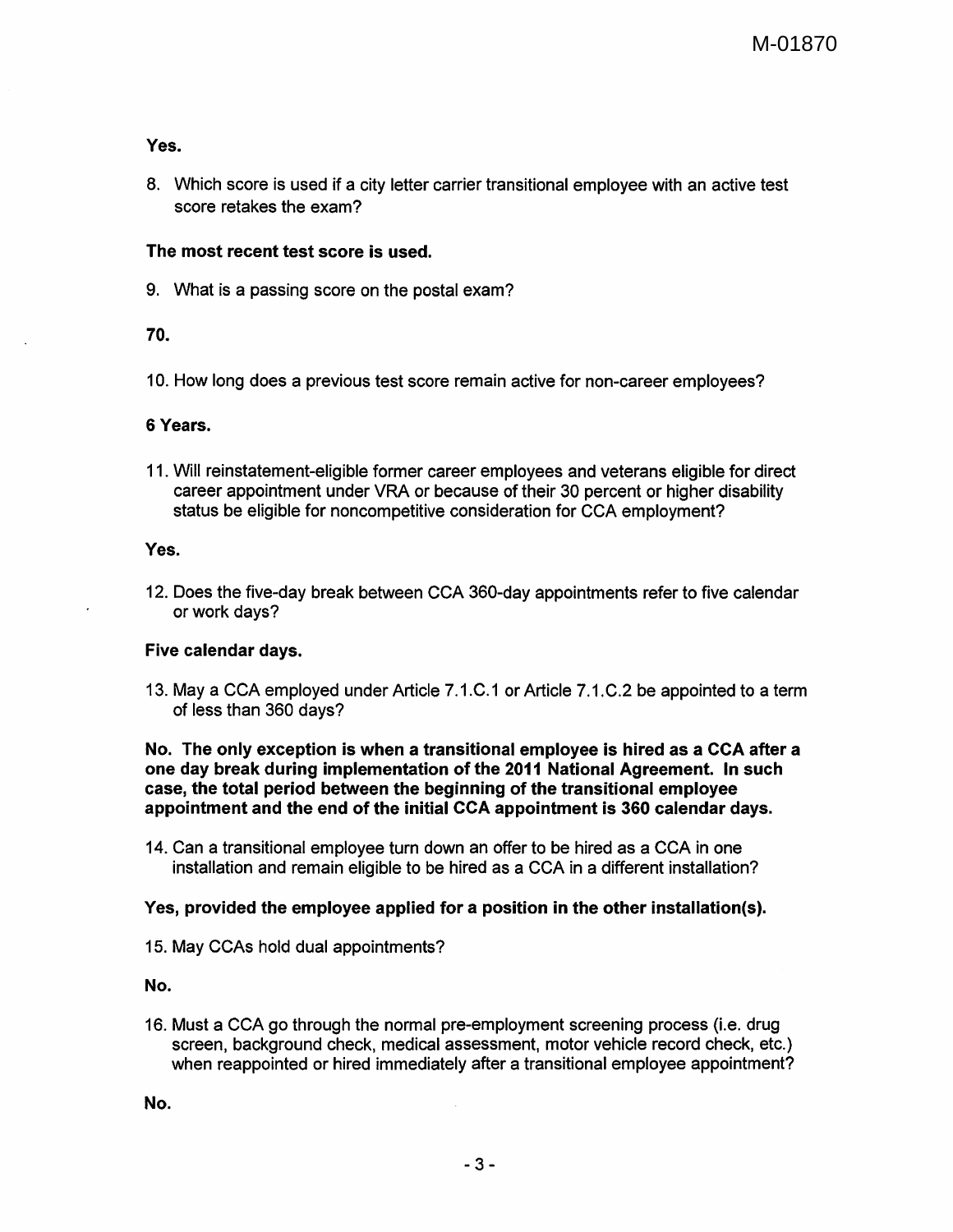17. May CCAs who have an on the job illness or injury be assigned to work in other crafts?

## Only if the assignment to another craft is consistent with Section 546 of the Employee and Labor Relations Manual and relevant Department of Labor regulations.

18. If a transitional employee is deployed to active duty in the military during the period of testing, will he/she have the opportunity to be hired as a CCA upon return from active duty?

# Yes, consistent with applicable laws and regulations.

19. Does the Uniformed Services Employment and Reemployment Rights Act of 1994 (USERRA) apply to CCAs?

## Yes.

20. How are CCAs considered when applying the Letter Carrier Paragraph?

CCAs are considered as auxiliary assistance. Accordingly, management must seek to use CCAs at either the straight-time or regular overtime rate prior to requiring letter carriers not on the overtime desired list or work assignment list to work overtime on their own route on a regularly scheduled day.

21. Is there a limit on the number of hours CCAs may be scheduled on a workday?

Yes, CCAs are covered by Section 432.32 of the Employee and Labor Relations Manual, which states: Except as designated in labor agreements for bargaining unit employees or in emergency situations as determined by the PMG (or designee), employees may not be required to work more than 12 hours in 1 service day. In addition, the total hours of daily service, including scheduled work hours, overtime, and mealtime, may not be extended over a period longer than 12 consecutive hours. Postmasters, Postal Inspectors, and exempt employees are excluded from these provisions.

22. Do CCAs receive Night Differential or Sunday Premium?

CCAs receive Night Differential as defined in Article 8.7 of the National Agreement. CCAs do not receive Sunday Premium.

23. Do CCAs have a work hour guarantee?

Yes, CCAs employed in post offices and facilities with 200 or more workyears of employment have a four hour work guarantee and CCAs employed in all other post offices have a two hour work guarantee.

24. Are there rules covering work hour guarantees for a CCA who has a gap between two periods of work?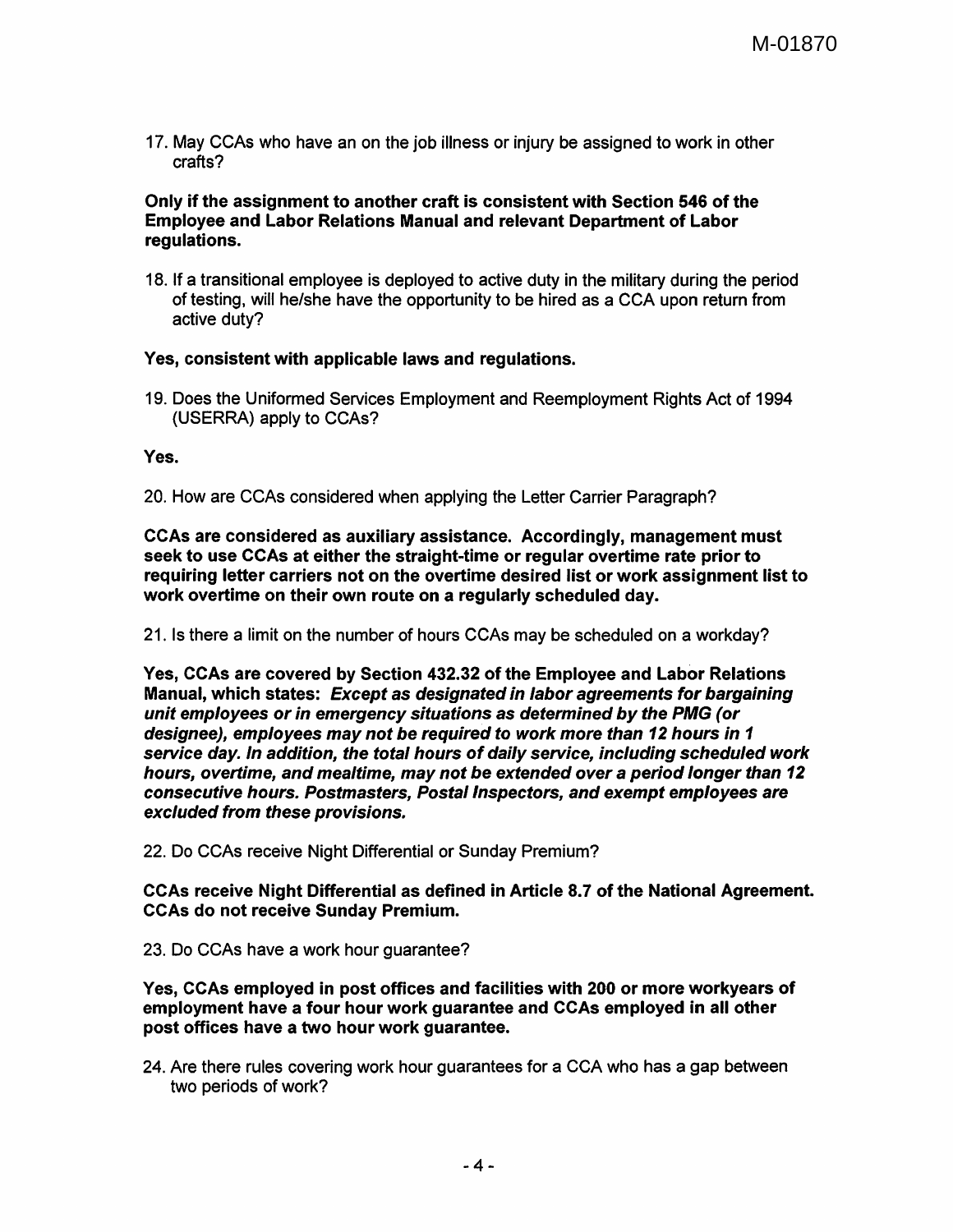Yes. If a CCA is notified prior to clocking out that he/she should return within two hours, it is considered a split shift and no new work hour guarantee applies. However, if a CCA is notified prior to clocking out that he/she is to return after two hours, the CCA must be given another work hour guarantee pursuant to Article 8.8 (two or four hours depending on office size).

25. Can CCAs be required to remain on "stand-by" or remain at home for a call-in on days they are not scheduled to work?

# No.

26. With regard to scheduling holiday work. are full-time employees who are scheduled after the Tuesday deadline to replace a properly scheduled city carrier assistant employee who calls in sick or is otherwise unable to work eligible for holiday scheduling premium?

# Yes.

27. May CCAs be permanently reassigned from one post office (installation) to another during their appointment?

## Yes, provided the employee's current appointment is being voluntarily terminated. To avoid a break in service a permanent reassignment to a different installation must be effected on the first day of a pay period.

28. Is there a "lock-in" period that a CCA must meet before being reassigned to another installation?

There is no lock-in period a CCA must satisfy before becoming eligible to reassign to another installation. Eligibility to move between installations is generally intended to address situations where an individual CCA would like to be reassigned to another installation for personal reasons and there is an agreement between the "losing" and "gaining" installation heads.

29. After a CCA becomes a career employee does he/she serve a lock-in period for transfers as defined by the Memorandum of Understanding, Re: Transfers?

# Yes.

30. May CCAs carry over leave from one appointment to another?

#### No. Currently any accrued annual leave is paid out at the end of a 360-day term. However, the national parties will explore appropriate options regarding current policies for paying terminal leave to CCAs.

31. Do separated transitional employees receive payment for accrued annual leave?

Yes, all transitional employees will receive terminal leave payment at the end of their appointment, including transitional employees who directly (after a one day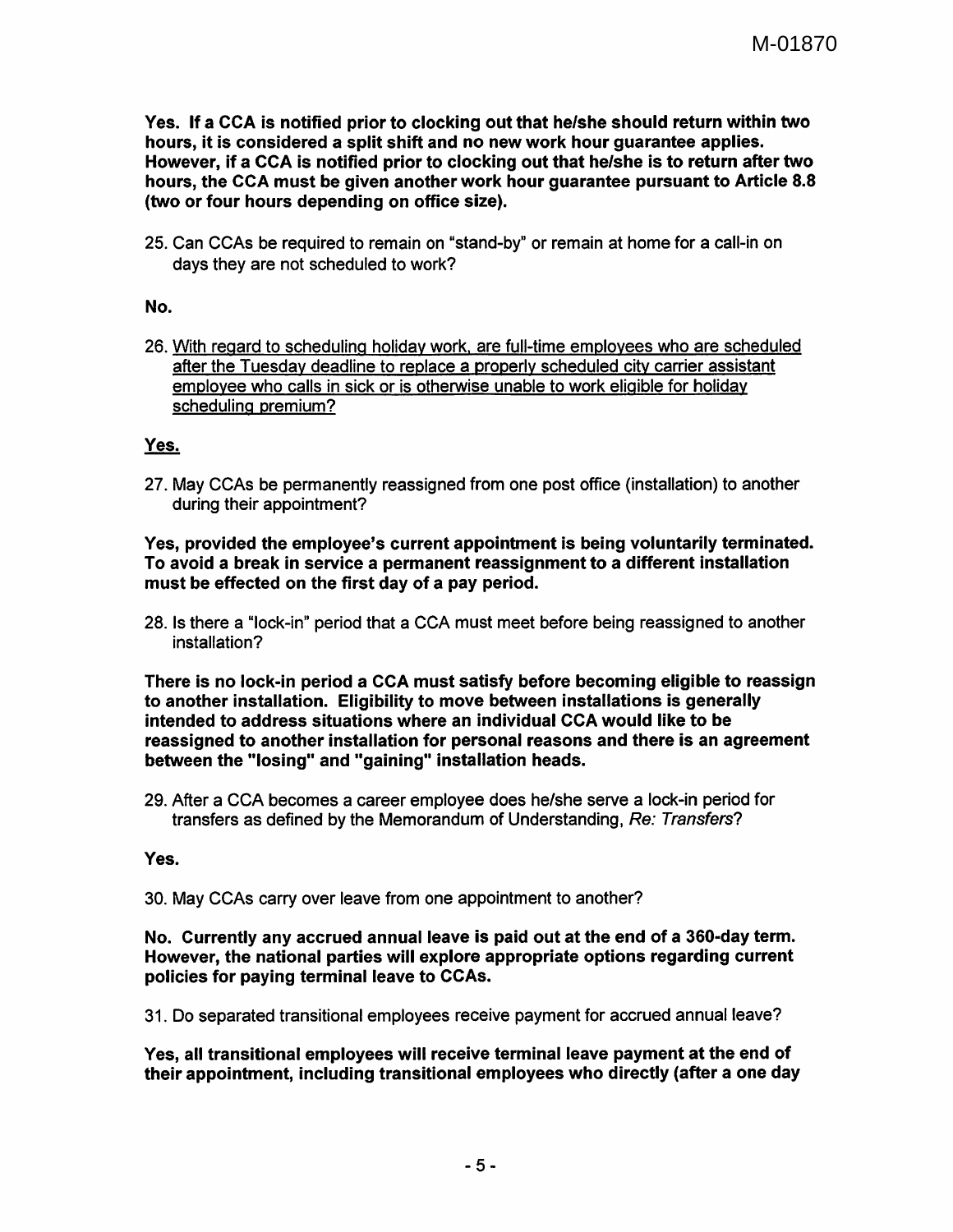#### break) receive CCA appointments. Payment will be at the transitional employee rate effective under the 2006 National Agreement.

32. Do CCAs that are converted to career status carry their annual leave balance over when hired?

No. Currently, CCAs receive a terminal leave payment for any leave balance at the end of the CCA appointment.

33. Are CCAs covered by the Memorandum of Understanding, Re: Bereavement Leave?

Yes, however, CCAs do not earn sick leave and therefore may only request annual leave or leave without pay for bereavement purposes.

34. Do leave provisions outlined in Article 10 of the National Agreement apply to CCAs?

No. Leave provisions for CCA employees are addressed on pages 18-19 of the January 10, 2013 Interest Arbitration Award (Das).

35. Does Article 30 of the National Agreement apply to CCAs?

#### No, except as provided in the Memorandum of Understanding, Re: City Carrier Assistant (CCA) Leave, on page 23 of the January 10, 2013 Interest Arbitration Award (Das).

36. Does a CCA who receives a career appointment go through a 90 calendar day probationary period as a career city letter carrier?

Yes, except in the following circumstances:

- The employee has successfully completed two successive 360-day appointments as a CCA, provided the career appointment directly follows a CCA appointment. See Memorandum of Understanding, Re: Article 12.1 -Probationary Period.
- The employee was a city carrier transitional employee placed into a CCA position following a one-day break in service in accordance with the January 31, 2013 Memorandum of Understanding, Re: Break in Service. The TE service does not apply, but completion of a total of 720 days as a CCA in successive appointments satisfies the two successive 360-day appointments required by the Memorandum of Understanding, Re: Article 12.1- Probationary Period.
- When, during the term of the Memorandum of Understanding, Re: Sunday Delivery - City Carrier Assistant Staffing, the employee is converted to full-time career status and successfully served a cumulative 360 days as a city carrier assistant directly before conversion to full-time career status.

37. Will CCAs have access to the grievance procedure if disciplined or removed?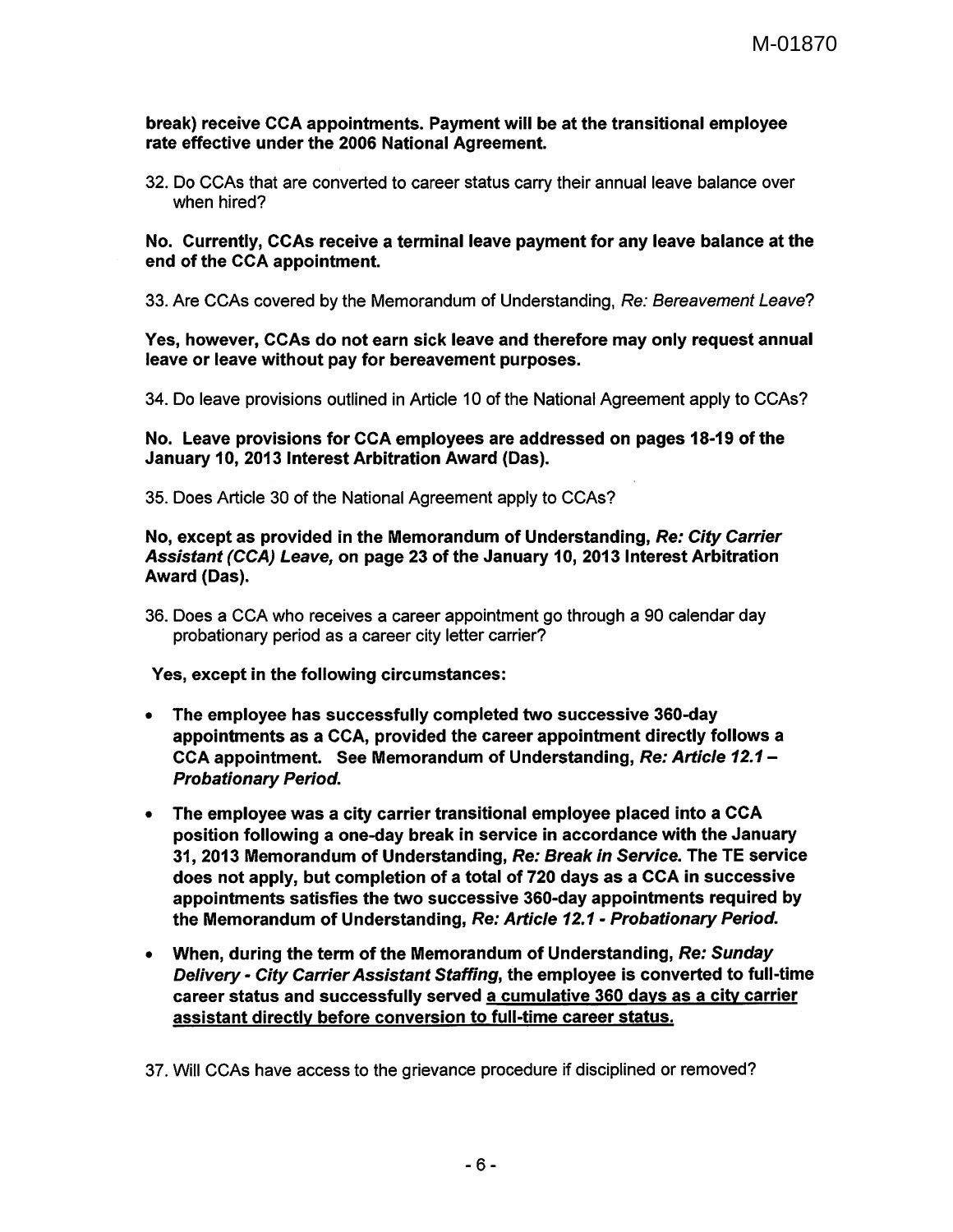A CCA who has completed 90 work or 120 calendar days of employment within the immediate preceding six months has access to the grievance procedure if disciplined or removed. A CCA who has previously satisfied the 90/120 day requirement either as a CCA or transitional employee (with an appointment made after September 29, 2007), will have access to the grievance procedure without regard to length of service as a CCA.

38. Do the parties apply the deferral rule for CCA removal actions?

Removal actions, subject to the thirty day notification period in Article 16.5 of the National Agreement, will be deferred until after the Step B decision has been rendered, or fourteen days after the appeal is received at Step B, whichever comes first, except for those removals involving allegations of crime, violence, or intoxication or cases where retaining the employee on duty may result in damage to postal property, loss of mails, or funds. or where the employee may be injurious to self or others. This requirement cannot extend a 360-day appointment period.

39. Can CCAs be immediately placed in an off-duty status under the circumstances covered by Article 16. 7?

## Yes. If the CCA completed the requisite period identified in Item 37, the requirements regarding notice, justification and the employee's ability to protest such action would be the same as that for career employees under Article 16.7.

40. Can a CCA serve as a union steward?

Yes.

41. Will the union be allowed to address newly hired CCAs as part of the orientation process?

## Yes. The provisions of Article 17.6 of the National Agreement apply to CCAs. Accordingly, the union is to be provided ample opportunity to address all newly hired CCAs as part of the hiring process.

42. Is the union provided an opportunity to discuss health insurance, pursuant to Article 17.6, when a CCA becomes a career employee?

## Yes, the union will be provided time to address the NALC Health Benefit Plans that are available to career employees.

43. Do former transitional employees go through the full orientation process when hired as CCAs?

Only if the employee was not provided orientation when hired as a transitional employee. However, the union will be provided time, as defined in Article 17.6 of the National Agreement to address those CCAs that went through the full orientation process as transitional employees.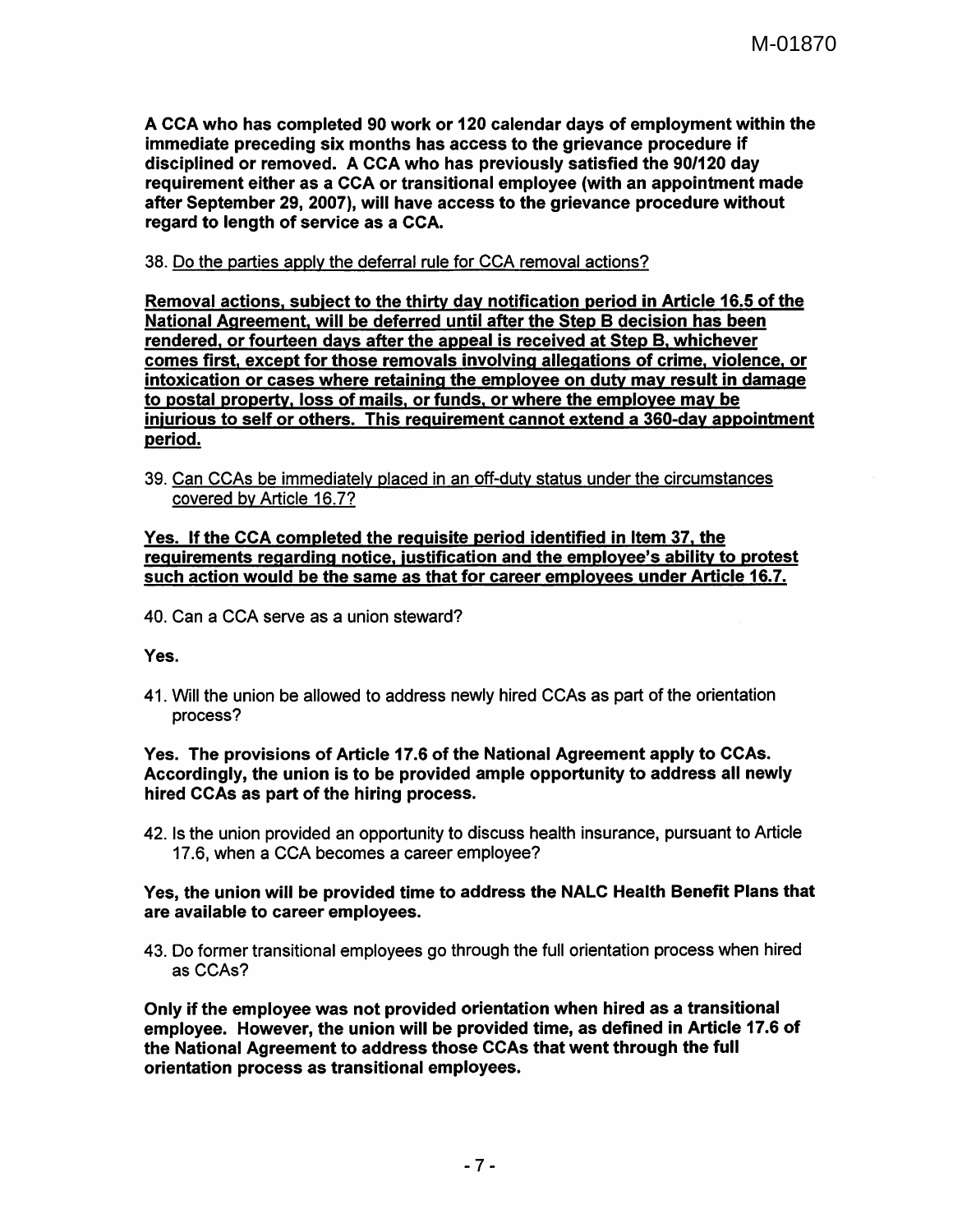44. If a current transitional employee is a member of the union and they are hired as a CCA do they have to execute a new Form 1187 to remain a member of the union?

#### No.

45. Are CCAs allowed to participate in the Federal Employees Health Benefits Program?

The following applies until health benefits plan year 2014. After an initial appointment for a 360-day term and upon reappointment to another 360-day term, any eligible noncareer CCA who wants to pay health care premiums to participate in the Federal Employees Health Benefits (FEHB) Program on a pre-tax basis will be required to make an election to do so in accordance with applicable procedures. A previous appointment as a transitional employee will count toward qualifying for participation in FEHB, in accordance with the Office of Personnel Management (OPM) regulations. The total cost of health insurance is the responsibility of the noncareer CCA. Health benefits available for CCAs beginning with health plan year 2014 are addressed at page 20 of the January 10, 2013 Interest Arbitration Award (Das).

46. To qualify for the Federal Employees Health Benefits Program must a CCA serve the entire 360-day initial appointment before a second 360-day appointment?

To qualify for the Federal Employees Health Benefits Program, CCAs must first have completed one full year (365 days) of current continuous employment, including breaks of five days or less, regardless of when the five-day break occurs.

47. Do the provisions of Article 21.5 (Health Benefit Brochures) apply when a CCA becomes a career employee?

#### Yes.

48. Are CCAs entitled to higher level pay under Article 25 of the National Agreement?

No.

49. How does a CCA who is hired as a grade CC-01 receive proper compensation when assigned to a City Carrier Technician (grade CC-02) position?

In such case the CCA's PS Form 50 must be revised to reflect that he/she is assigned to a Carrier Technician position. This will require designation to the proper City Carrier Assistant Tech occupational code (either 2310-0047 or 2310- 0048).

50. When does a CCA become eligible for a uniform allowance?

Upon completion of 90 work days or 120 calendar days of employment as a CCA, whichever comes first. CCAs who have previously satisfied the 90/120 day requirement as a transitional employee (with an appointment made after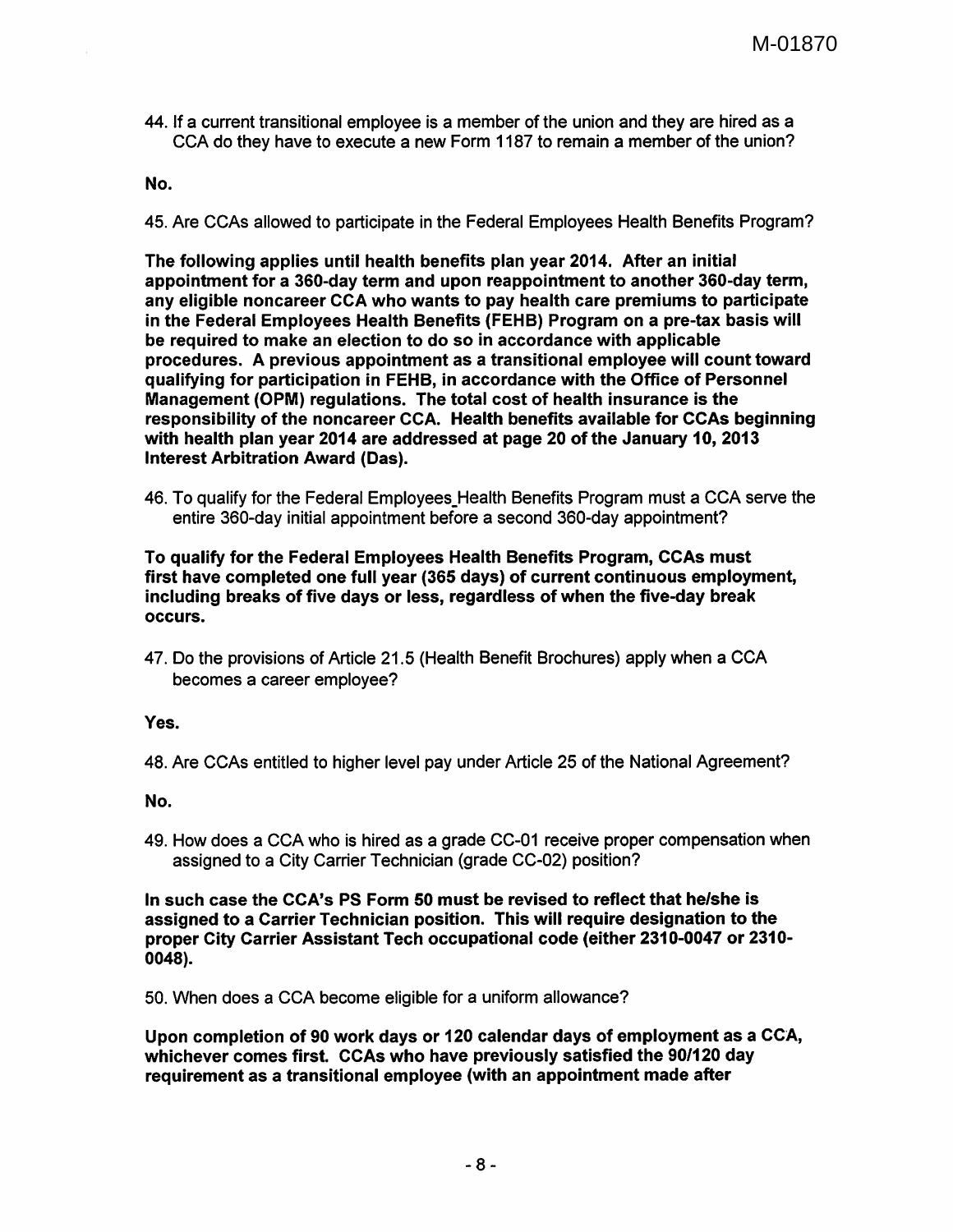## September 29, 2007), become eligible for a uniform allowance when they begin their first CCA appointment

51. What defines the anniversary date for the purpose of annual uniform allowance eligibility for a CCA?

# The calendar date the CCA initially becomes eligible for a uniform allowance.

52. How is the uniform anniversary date determined for a CCA who is converted to career status?

The employee retains. the same anniversary date held as a CCA.

53. How is a uniform allowance provided to a CCA?

When a CCA becomes eligible for a uniform allowance, funds must be approved through an eBuy submission by local management. After approval, a Letter of Authorization form must be completed and provided to the employee within 14 days of the eligibility date. The CCA takes the completed form to a USPS authorized vendor to purchase uniform items. The Letter of Authorization can be located on the Uniform Program website on the Blue Page under Labor Relations.

54. How are uniform items purchased?

Uniform items can only be purchased from USPS licensed vendors. A list of all authorized Postal Service Uniform vendors is located under the Labor Relations website: Uniform Program from the Blue Page and also on Liteblue under My HR, and look for the link for Uniform Program.

55. How does a licensed uniform vendor receive payment for uniform items purchased by a CCA?

The licensed vendor creates an itemized invoice of the sale, provides a copy of the invoice to the CCA, and sends the original invoice for payment to the local manager identified on the Letter of Authorization. Upon receipt, the local manager certifies the invoice and pays the vendor using the office Smartpay card.

56. If a CCA does not use the full allowance before his/her appointment ends, does the allowance carry-over into the next appointment when the appointment begins before the next uniform anniversary date?

Yes, however, the CCA cannot purchase uniform items during his/her five calendar day break between appointments. If the full annual uniform allowance is not used before the next anniversary date, the remaining balance for that year is forfeited.

57. Does the annual uniform anniversary date change when a CCA is separated for lack of work and then rehired as a CCA after his/her anniversary date has passed?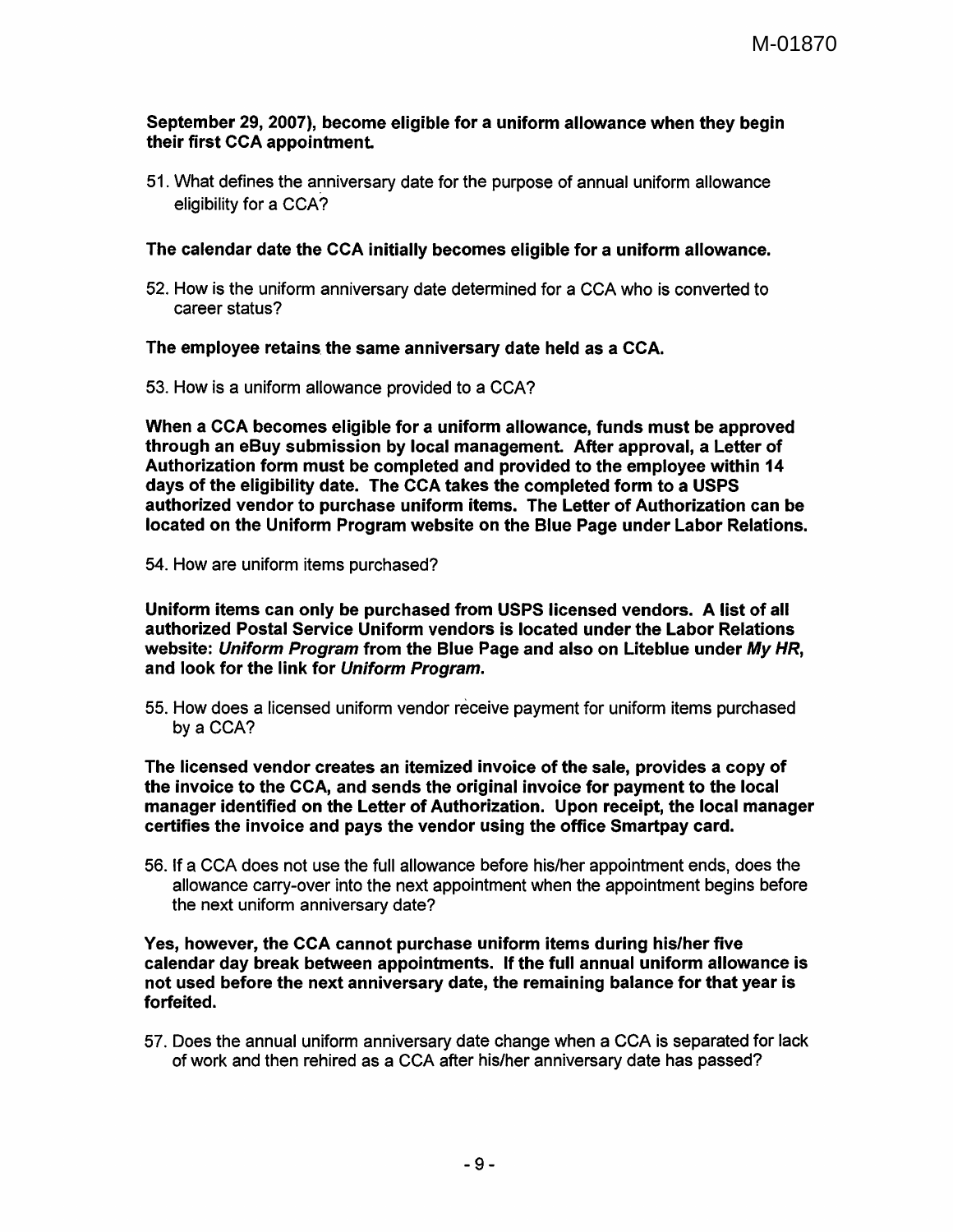Yes, in this situation a new anniversary date is established on the date of reappointment and the CCA is provided a full annual uniform allowance within 14 days of the new anniversary date.

58. What happens to the annual uniform allowance for a CCA that has an anniversary date, is separated for lack of work, and then rehired as a CCA before their next uniform anniversary date?

A CCA that is separated under this circumstance retains his/her anniversary date. If there is no uniform allowance balance remaining at the point of separation, the matter will be considered closed. If the CCA had any part of the annual uniform allowance available at the point of separation, the remaining balance will be redetermined upon reappointment as follows: If the period of separation exceeded 89 calendar days, the remaining balance will be reduced by 10 percent of the annual uniform allowance for the first 90 calendar days and then by 10 percent for each full 30 calendar days thereafter. In no event will such redetermination result in a negative balance for the employee.

59. Will CCAs receive the additional credit authorized under Article 26.2.B with their first uniform allowance following conversion to career status?

## Yes.

60. How is time credited for transitional employee employment when determining relative standing for CCAs?

All time spent on the rolls as a city letter carrier transitional employee after September 29, 2007 will be added to CCA time in an installation to determine relative standing. Breaks in transitional employee service are not included in the relative standing period.

61. How is placement on the relative standing roster determined when two or more CCAs have the same total time credited for relative standing?

First, the relative standing on the hiring list (appointment register) will be used to determine the CCA with higher relative standing (See Article 41.2.8.6.[a]). If a tie remains then the formula outlined in Article 41.2.B.7 is applied.

62. How are the provisions of Article 41.2.B.6.[a] referenced in Appendix B. I. GENERAL PRINCIPLES. Section f. of the National Agreement applied when determining a CCA's relative standing?

If more than one CCA is appointed on the same day. the relative standing will be determined by the order on the hiring list. If CCAs are hired from more than one hiring list on the same day. relative standing will be determined by applying the rules in Handbook EL-312. Section 441. Basic Order:

1) Applicants who claim 10-point preference based on a compensable military service-connected disability of 10 percent or more are arranged at the top of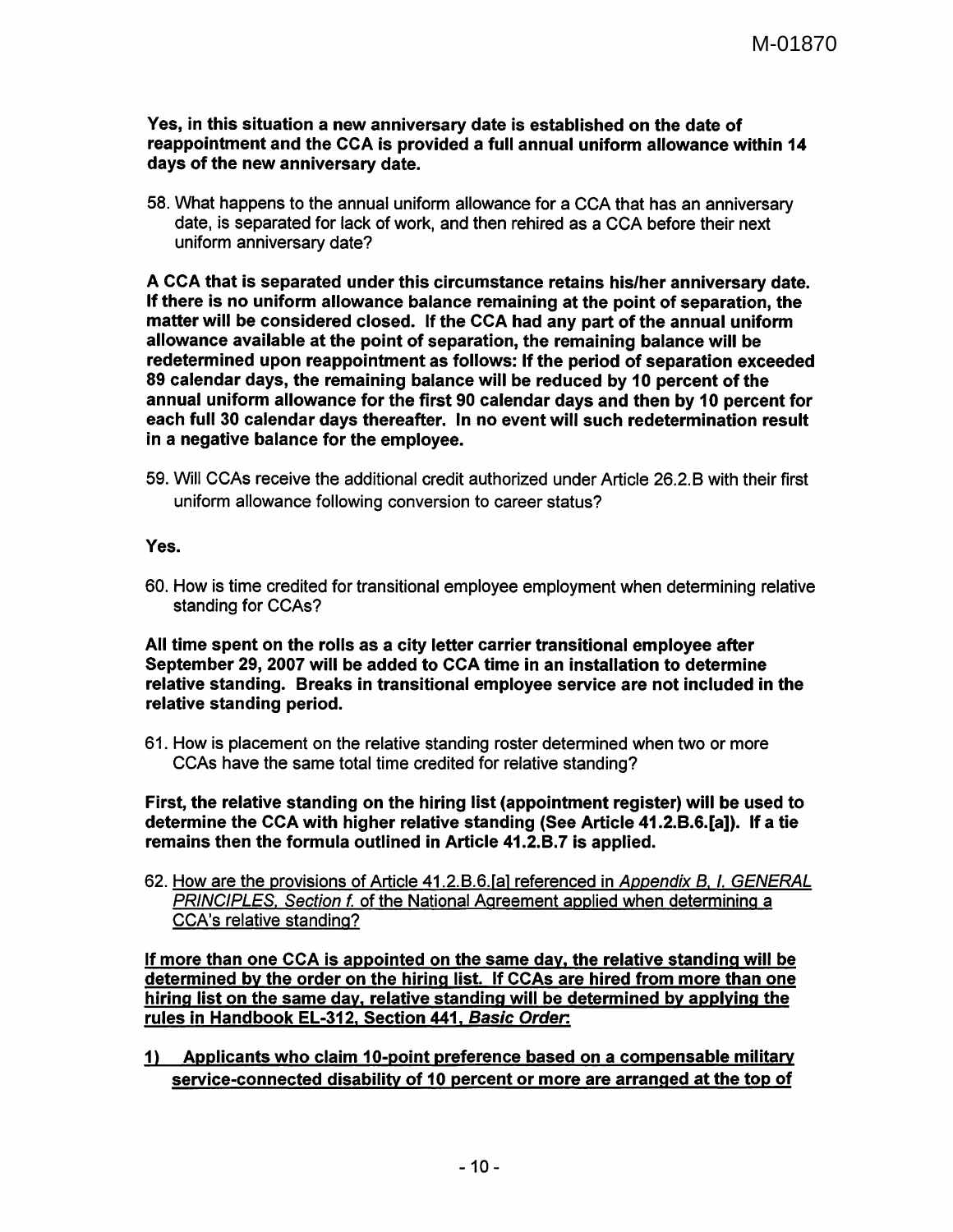the relative standing list in descending order of final numerical rating in this group.

- 2) Applicants claiming other 10-point preference (XP) and applicants claiming 5 point preference (TP) are placed ahead of nonpreference eligible applicants with the same final rating.
- 3) XP eligibles are placed ahead of TP eligibles with the same final rating.

To resolve any ties, numerical by the last three or more numbers (using enough numbers to break the tie, but not fewer than three numbers) of the employee's social security number. from the lowest to highest.

"Final numerical rating" and "final rating" as referenced above are determined by adding the individual's score on the entrance exam and any applicable veterans' preference points.

63. For time spent as a city letter carrier transitional employee, does it matter where an individual was employed when determining relative standing?

## No. All time on the rolls as a transitional employee after September 29, 2007 counts toward relative standing regardless of the installation(s) in which the transitional employee was employed.

64. Does time credited toward relative standing for time worked as a transitional employee after September 29, 2007 transfer from one installation to another once hired as a CCA?

Yes.

65. Does relative standing earned as a CCA in one installation move with a CCA who is separated and is later employed in another installation?

# No.

66. How is relative standing determined for a CCA who is employed in an installation, then permanently moves to a different installation and then is subsequently reemployed in the original installation?

Relative standing in this situation is based on the date the employee is reemployed in the original installation and is augmented by time served as a city letter carrier transitional employee for appointments made after September 29, 2007 (in any installation).

67. How is a tie addressed when more than one employee is placed in full-time career city letter carrier duty assignments in an installation on the same date through either transfer/reassignment or CCA conversion to full-time?

# Placement on the seniority list is determined by the following:

• If two or more full-time career assignments in an individual installation are filled on the same date by only CCAs, placement on the career city letter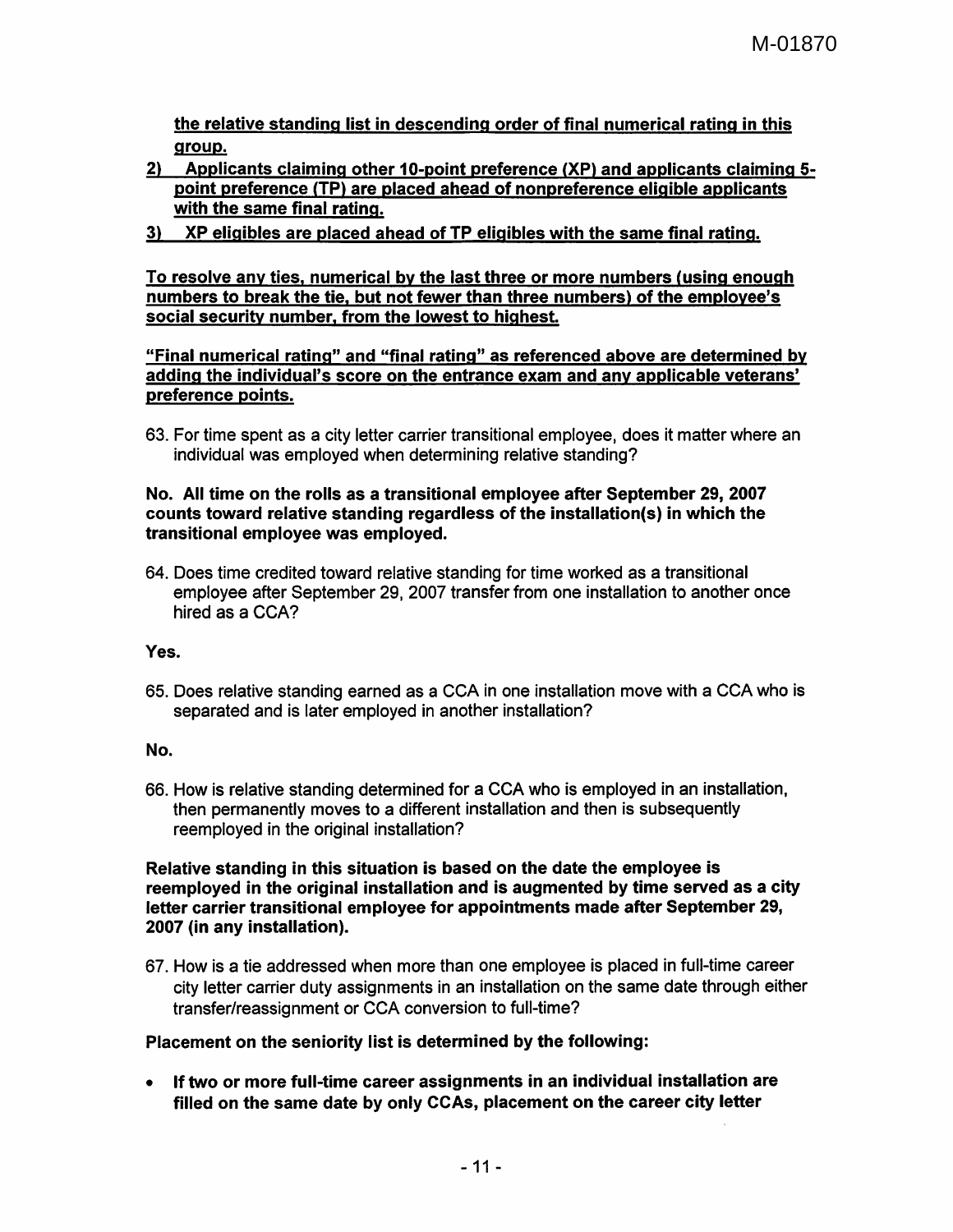carrier craft seniority list will be determined based on the relative standing in the installation.

- When two or more full-time career assignments in an individual installation are filled on the same date by only career employees through reassignment/transfer, placement on the city carrier craft seniority list will be determined by application of Article 41.2.B.7 of the National Agreement, as appropriate.
- Current career employees will normally be placed ahead of CCAs on the seniority list when two or more full-time career assignments are being filled in an individual installation on the same date from both reassigned/transferred and CCA employees. An exception may occur when the CCA(s) with the highest relative standing has previous career service. In such case the CCA(s) will be placed ahead of the career employee only if he/she is determined to be senior to the transferred/reassigned employee by application of Article 41.2.B.7 of the National Agreement. In no case will a CCA with lower relative standing be placed on the seniority list ahead of a CCA with higher relative standing who is converted to career on the same date in the installation.
- 68. Will CCAs be allowed to opt on (hold-down) vacant duty assignments?

# Yes, after April 10, 2013.

69. Is there a waiting period for a new CCA (no former experience as a career city letter carrier or city carrier transitional employee) before the employee can opt on a holddown?

#### Yes, 60 calendar days from the date of appointment as a CCA. Once the CCA has met this requirement there is no additional waiting period for applying for/being awarded a hold-down when the employee is converted to career.

70. Is there a difference in the application of opting (hold-down) rules between part-time flexible city carriers and CCAs?

#### No.

71. Can a CCA be taken off an opt (hold-down) in order to provide a part-time flexible employee assigned to the same work location with 40 hours of straight-time work over the course of a service week (Article 7, Section 1.C)?

Yes, a CCA may be "bumped" from an opt if necessary to provide 40 hours of straight-time work over the course of a service week to part-time flexible letter carriers assigned to the same work location. In this situation the opt is not terminated. Rather, the CCA is temporarily taken off the assignment as necessary on a day-to-day basis.

72. What is the pecking order for awarding hold-down assignments?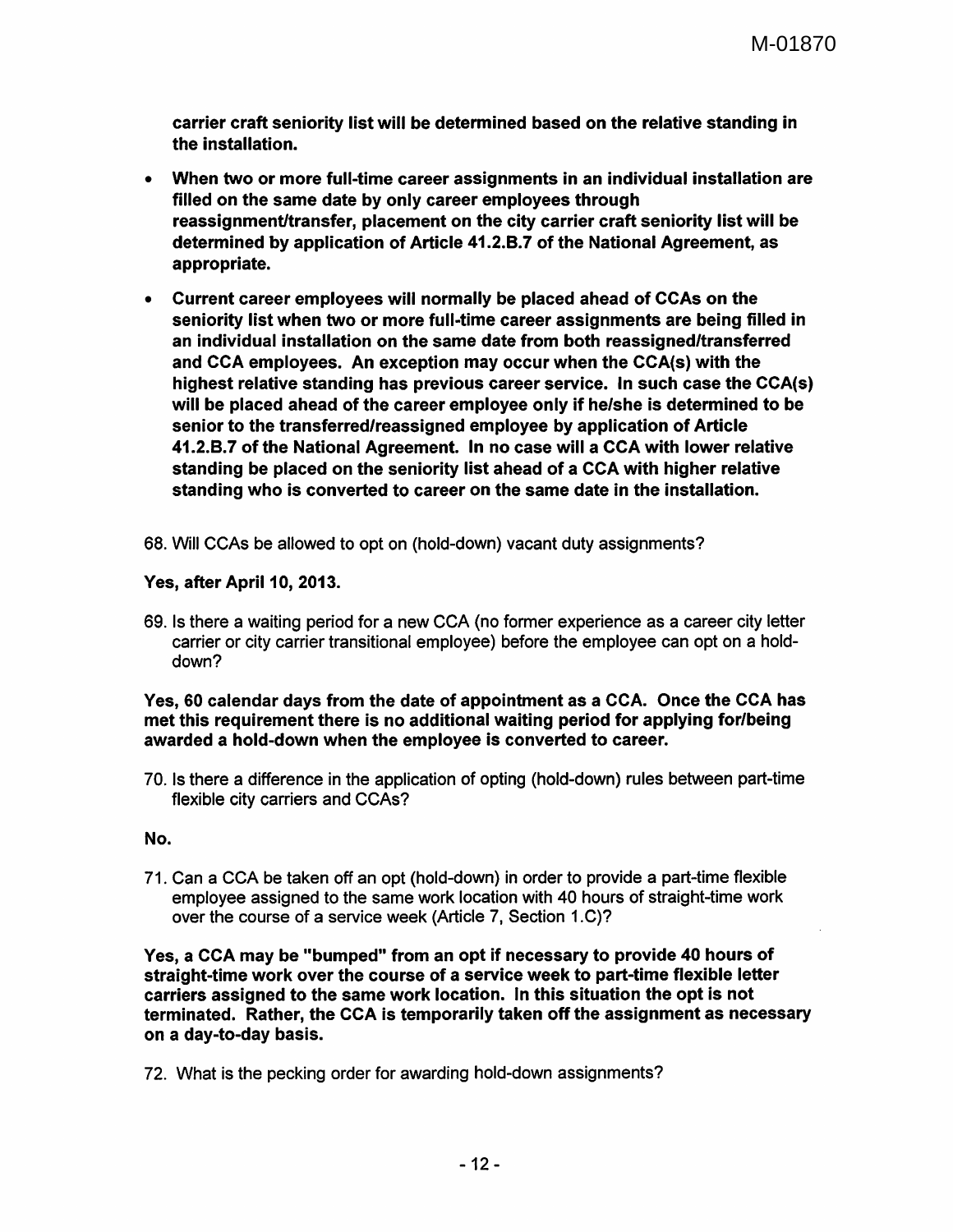#### Hold-down assignments are awarded to eligible career letter carriers by highest to lowest seniority first and then to eligible CCAs by highest to lowest relative standing in the installation.

73. Will the 5-day break in service between 360-day terms end an opt (hold-down)?

No.

7 4. Does the 5-day break at the end of a 360-day appointment create another opt (holddown) opportunity?

## Only where the break creates a vacancy of five work days. In such case the opt is for the five day period of the break.

75. Will CCAs be offered part-time regular city carrier vacancies?

While there is no prohibition against a CCA requesting a part-time regular vacancy, the Postal Service is under no obligation to offer or place a CCA into such vacancy.

76. When there is an opportunity for conversion to career status in an installation and that installation has both part-time flexible and CCA employees available for conversion, who is converted?

## The part-time flexible employees are converted to full-time regular prior to offering conversion to CCAs.

77. When there is a career conversion opportunity for a CCA, how are CCA employees converted?

## CCAs are offered conversion opportunities to full-time regular on a highest to lowest relative standing order basis within an installation.

78. May a CCA decline an opportunity for conversion to full-time regular?

#### Yes, rejection of a conversion offer does not impact the employee's relative standing as a CCA.

79. Will CCAs attend the carrier academy?

## Newly hired CCAs in Districts that use the carrier academy program will attend the training.

80. Will transitional employees hired as CCAs attend the carrier academy?

## If the transitional employee did not previously attend the carrier academy and the District uses the carrier academy program, the employee will attend the training.

81. How are breaks provided for CCAs who work less than eight hours on a particular day?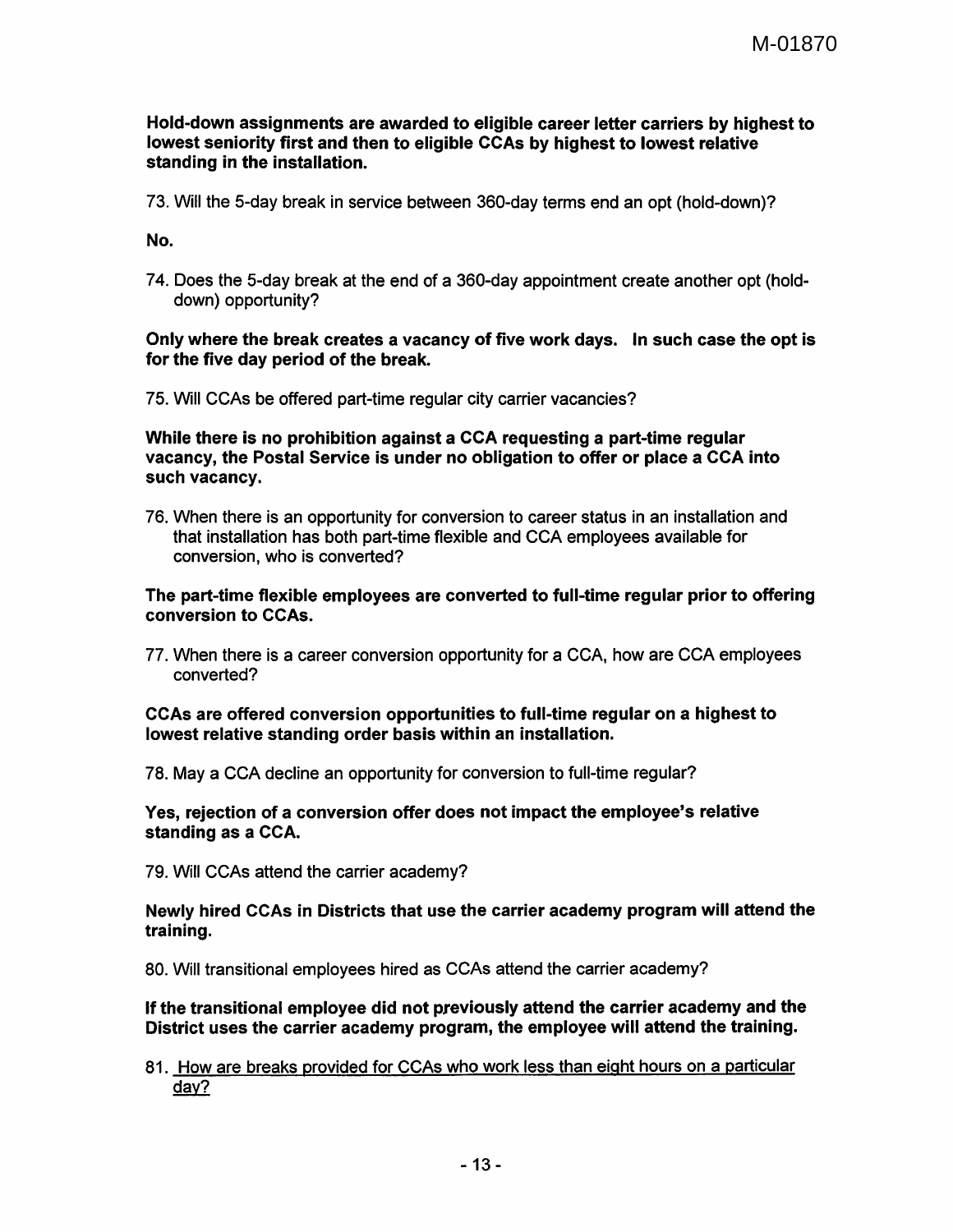## Breaks for CCAs who work only a portion of a day (less than eight hours) will be as follows: One ten-minute break if the employee works less than six hours and two ten-minute breaks if the employee works six hours or more.

82. May CCAs enter into City Carrier Transportation (Driveout) Agreements, as defined in Article 41.4 of the National Agreement?

No, Article 41.4 does not apply to CCAs. However, the Memorandum of Understanding, Re: Use of Privately Owned Vehicles applies to CCAs. In circumstances where the postmaster or station manager determines that use of a personal vehicle is necessary for business purposes, a CCA may voluntarily elect to use his/her vehicle. Such agreement must be made through PS Form 8048, Commercial Emergency Vehicle Hire, with the daily rate for vehicle use mutually agreed to by the postmaster or station manager and the employee. The postmaster or station manager must then forward the completed form to the servicing Vehicle Maintenance Facility manager.

83. Will CCAs be assigned a Postal Service Employee Identification Number (EIN) and Personal Identification Number (PIN)?

Yes.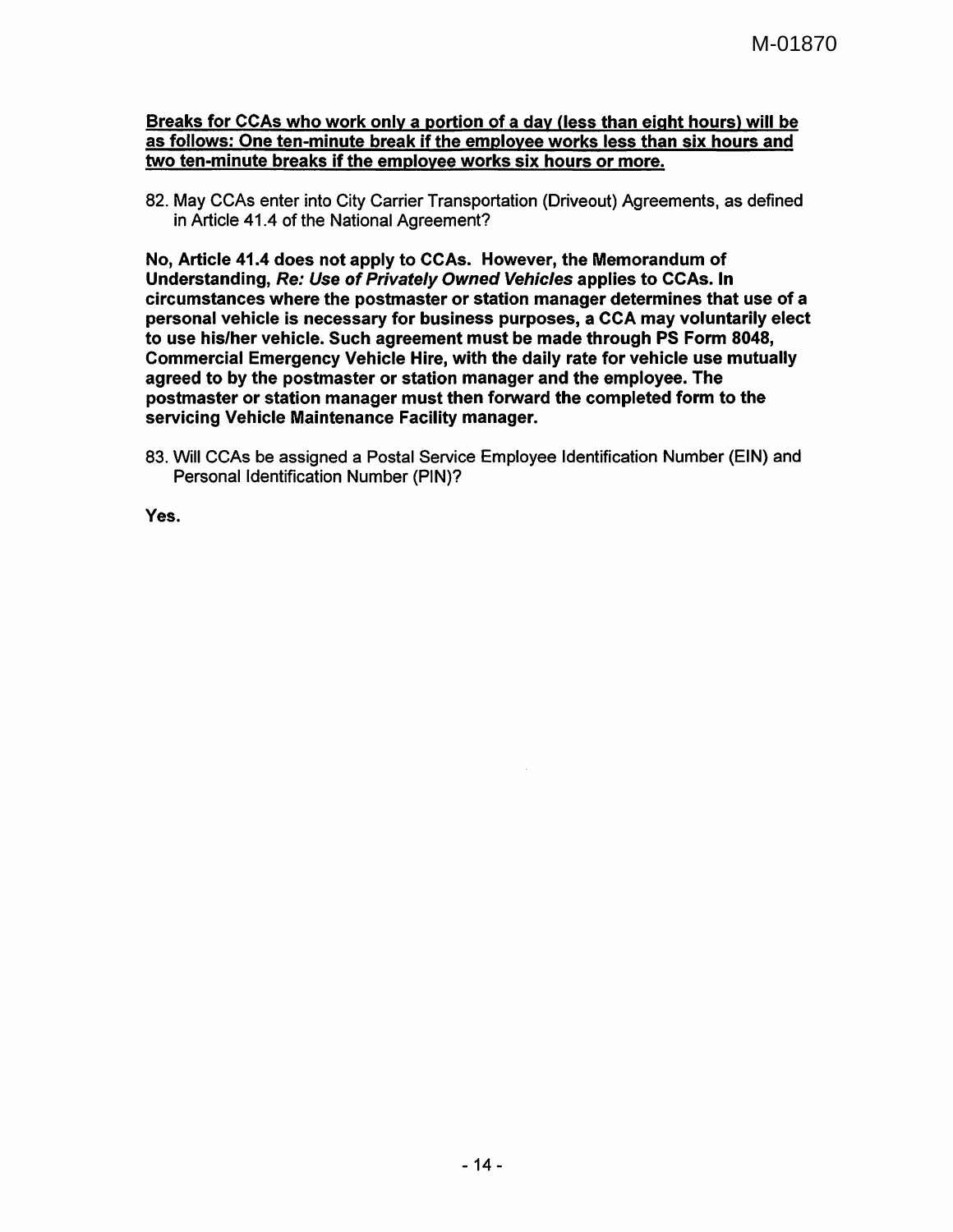# Other Provisions Joint Questions and Answers

1. The Memorandum of Understanding, Re: Part-Time Regular City Letter Carriers, establishes a cap on city letter carrier part-time regular employees as the number employed on the effective date of the 2011 National Agreement. What is the cap?

#### 682.

2. Is the limit of 682 part-time regular employees a national cap or is it limited to locations that employed part-time regular city letter carriers on the effective date of the 2011 National Agreement?

## It is a national cap.

3. Under the terms of the August 30, 2013, Memorandum of Understanding, Re: Residual Vacancies - City Letter Carrier Craft, may part-time regular city letter carriers request reassignment to full-time residual vacancies?

## Yes, part-time regular city letter carriers are considered in the same manner as transfer/reassignment requests from full-time city letter carriers.

4. How will the provisions of Article 7.3.A be monitored for compliance?

The Postal Service will provide the national union with a report every other pay period that lists the number of full-time city letter carrier routes defined in Article 41.1.A by category, the number of Carrier Technician positions, and total number of full-time city letter carriers.

5. How is the Article 7.3.A ratio of full-time regular city letter carriers per route determined?

The ratio is determined based on the number of full-time city letter carrier routes nationwide.

6. Will the part-time flexible employee classification be phased out?

Yes, as part-time flexible (PTF) employees are converted to full-time in accordance with existing contractual processes, the PTF classification shall be phased out. There shall be no new hiring of PTF employees.

7. When will the change to the annual uniform allowance be implemented for career city letter carriers?

#### It is anticipated that the change will be effective in April 2013.

8. How are breaks provided for part-time flexible employees (PTFs) who work less than eight hours on a particular day?